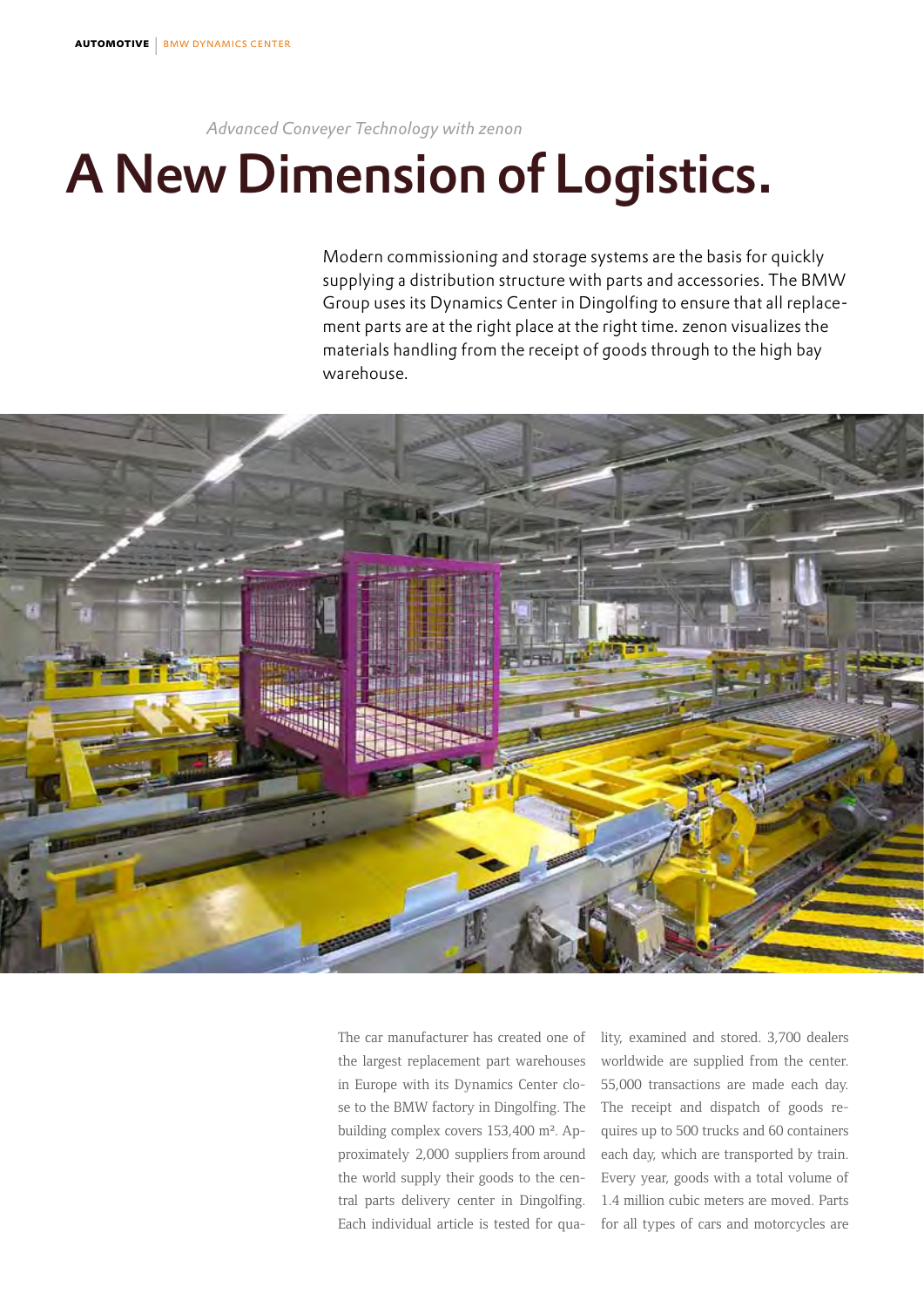kept for 15 years. Around 260,000 articles are stored in the Dynamics Center. The cleverly thought-out logic enables all articles for Germany to be delivered overnight; it takes a maximum of 48 hours for the goods to be delivered to anywhere else in Europe.

## high-tech storage WITH ZENON

In order to be constantly competitive in the automotive industry, the central logistics and parts delivery center must always be as up to date as possible. As part of the most recent expansion, or rather refurbishment, of the Dynamics Center, the computers processing the flow of material were replaced with a Simatic S7- 400 master controller. In addition, BMW also requested a new software solution for the process control level and operation of the control panels, of which there are currently 50. zenon came into play here. zenon from COPA-DATA displays all processes – from the receipt of goods, through internal movement, to dispatch.

The solution thus enables the people operating it to know where a replacement part or accessory is at any time.

## two methods of transport, one solution

There are a total of 325 chain conveyors on the ground floor. The containers to be transported are placed on or transferred to defined locations on the chain conveyor by means of fork lift trucks. 11 lifting stations, 16 lifting tables, 6 rotary tables and 19 telescopic inverters connect the chain conveyor with the elements of the electric pallet conveyor. They also form the interface between the two levels and methods of transport. The telescopic inverters and lifter bring the skeleton containers with the objects being transported to the upper level, where they are transported by the electric pallet conveyor passed up to 63 four-way points and 7 rotary points to their destination. The electric pallet conveyor is the heart of the internal transport system and serves to bridge the very

long distances in the Dynamics Center. It connects the areas for receipt of goods with pre-packaging, storage, order consolidation and final packaging. The electric pallet conveyor is approximately 6 meters above the facility floor. The conveyor system is 2,650 meters long in total. zenon visualizes the complete conveyor technology on both levels.

## focus on safety and flexible access

Visualization and master control and therefore the overall flow of material are set up as a client/server system (web server) with a server and a redundant stand-by server. Reliable industrial computers with four 19" monitors and a RAID storage system provide additional security and also make a comfortable control room. This is because the employees particularly benefit from one of zenon's features; during operation, the display resolution dynamically adapts to the respective monitor size completely automatically; in this way, the master control visualization is currently displayed on different systems with 2560 x 2048, 1024 x 768 and 1680 x 1050 pixels. For safety, and to be highly accessible, zenon also has alarm management. Thanks to the reports from alarms and reports of events in the system, users are immediately made aware of all critical activity in the process. zenon comprehensively supports BMW maintenance staff in localization and rectifying



*The conveyor technology in one of the largest replacement parts warehouses in Europe is fully-visualized with zenon.*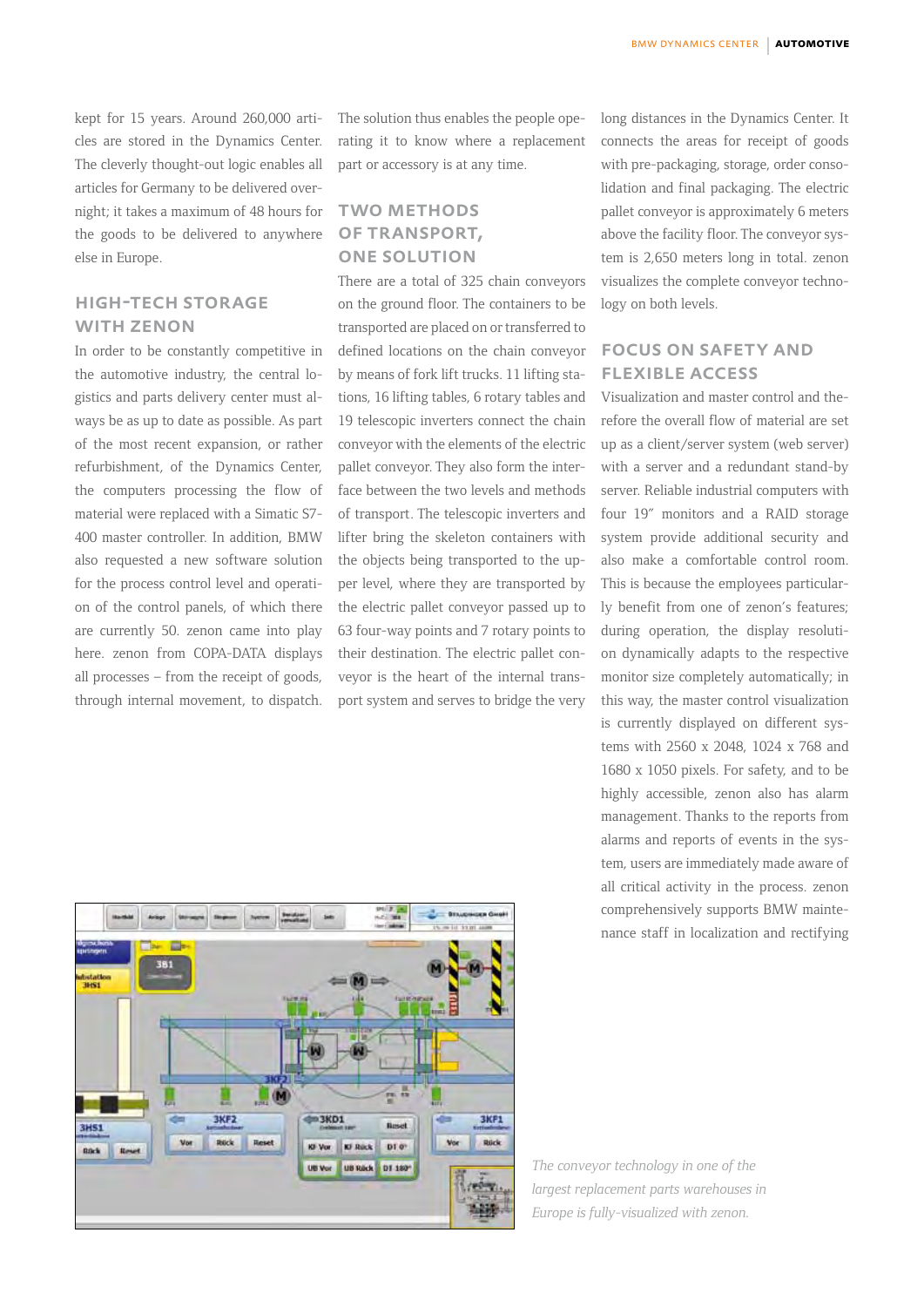

*Thanks to complex storage and conveying technology, goods with a value of 1.4 million cubic meters are moved each year in this logistics and distribution center.* 

any possible problems. "High availability and safety were important requirements for BMW. Just as important was flexibility and ease of access to all information at any location in this giant logistics center", explained the software engineers at Staudinger GmbH.

### a well thought-out flow of information

The master control, as well as the seven group controls, ensures that there is a continuous flow of information. The 50 control panels are not connected directly to the master control but instead they are connected to the seven group controls. These move the conveyor technology parts – lifters, invertors, chain conveyors and receive instructions for the respective switch settings, which are determined by means of routing tables, from the master control. The exchange of data between the master controls and group controls is recorded and stored in a database (Microsoft SQL Server). The database also runs on an industrial computer with high availability. zenon ensures that, thanks to the web client, the respective employees can

access not only information from group controls but also information from the process control level.

#### easy process control

The SCADA solution records the flow of goods and prepares the data for statistics. In this way, the operators always have an overview of stock levels and can estimate and analyze trends using previously recorded data. The information is saved in Microsoft's SQL database. "Thanks to the easy to use VBA integration in zenon, it is easy to access objects, variables and functions and also to set up user defined analyses – one of the many advantages which this software offers", adds Markus März from Staudinger.

## simple planning, time-saving **MANAGEMENT**

The previous solution had a deficiency that has now been put rectified: a separate, independent project was installed on each direct control panel. Each addition and each change to an object therefore had to be carried out 50 times. Thanks to

the integrated multi-project administration in zenon, it is possible to define projects centrally and to consistently generate or change all defined objects from one place; once defined, or changed, objects are available quickly and are error free. The possibilities for reusing these objects increase and the effort needed to maintain these is drastically reduced as a result. Markus März also confirms this: "Planning is exceptionally efficient with this. This also means that the customer enjoys an enormous saving in time and cost during the commissioning phase and in particular thereafter, for instance when expanding or making changes to the facilities. I particularly liked the possibility in zenon to activate or deactivate the drivers for the different controls during operation. As a result, the data traffic on the network was reduced considerably for the customer."

## user-friendly solution, immediate implementation With zenon, Staudinger has developed an application that is very intuitive and